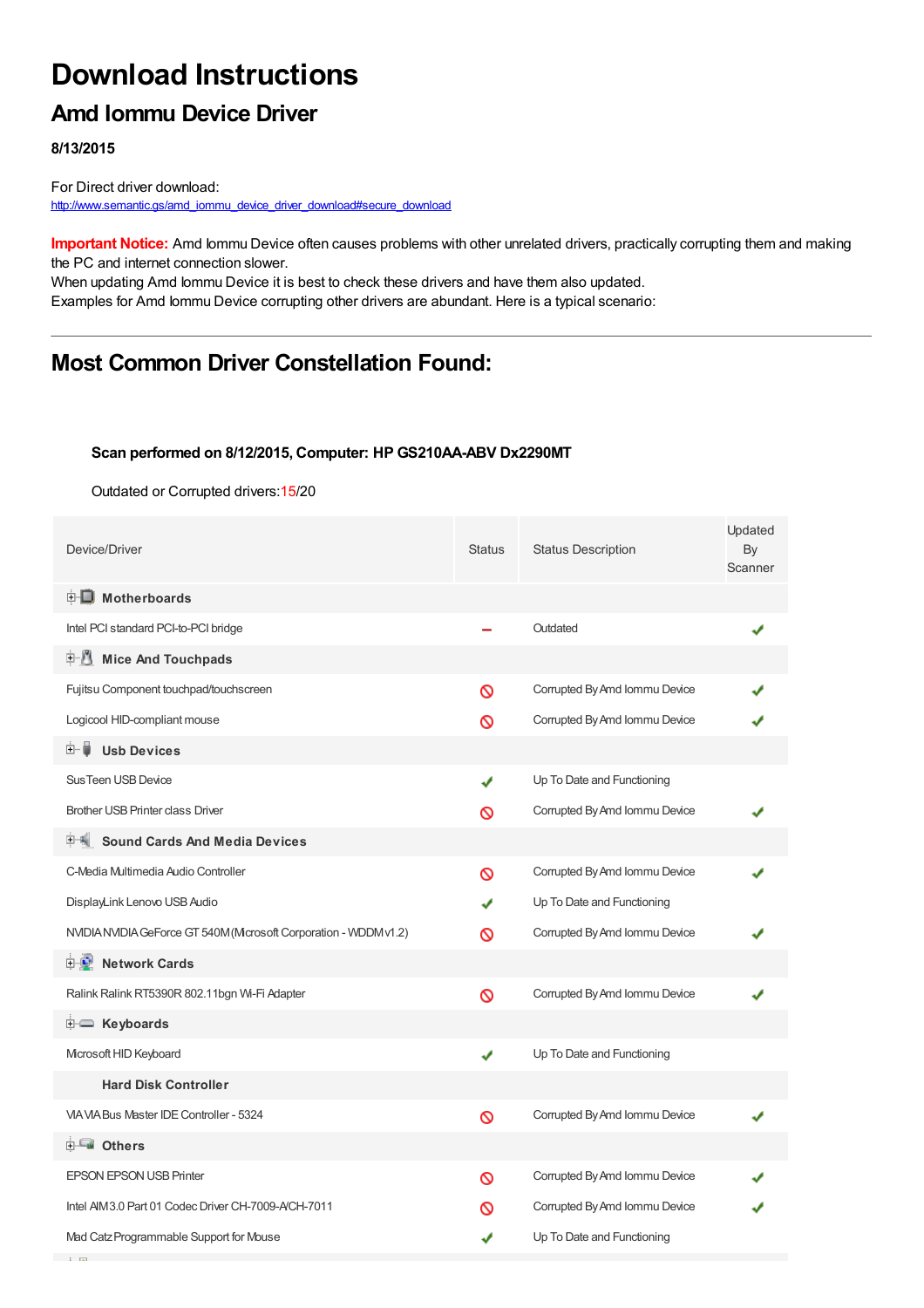| <b>D</b> Cameras, Webcams And Scanners    |   |                               |  |
|-------------------------------------------|---|-------------------------------|--|
| Canon CanoScan LiDE 110                   | Ø | Corrupted By Amd Iommu Device |  |
| <b>Dideo Cards</b>                        |   |                               |  |
| Intel Video Controller (VGA Compatible)   |   | Outdated                      |  |
| <b>E</b> Input Devices                    |   |                               |  |
| <b>GENERIC USB Human Interface Device</b> | Ø | Corrupted By Amd Iommu Device |  |
| <b>E-TP Port Devices</b>                  |   |                               |  |
| PROLINK PROLINK Voice Device (COM9)       | ര | Corrupted By Amd Iommu Device |  |
| <b>E</b> Monitors                         |   |                               |  |
| Sony Digital Flat Panel (1024x768)        | J | Up To Date and Functioning    |  |
| 白面 Mobile Phones And Portable Devices     |   |                               |  |
| <b>Acer NOKIA</b>                         | ∾ | Corrupted By Amd Iommu Device |  |

# **Amd Iommu Device Driver Models:**

| <b>Driver Model</b>                    | <b>Original Upload Last</b><br>Date | <b>Modification</b> | <b>Driver File</b>                   | <b>File</b><br><b>Size</b> | <b>Most Compatible</b><br><b>Computer Model</b> | <b>Availabilty To</b><br><b>Scanner</b> |
|----------------------------------------|-------------------------------------|---------------------|--------------------------------------|----------------------------|-------------------------------------------------|-----------------------------------------|
| <b>Amd Iommu Device</b><br>32382.1     | 12/17/2014                          | 8/8/2015            | amd iommu device-<br>32382.1.exe     | 45kb                       | <b>IBM81387HG,</b>                              |                                         |
| Amd Iommu Device<br>83788              | 11/14/2014                          | 8/5/2015            | amd iommu device-<br>83788.exe       | 37kb                       | Lenovo 00P5095,                                 |                                         |
| <b>Amd Iommu Device</b><br>31.1224     | 8/17/2014                           | 8/8/2015            | $-31.1224$ .exe                      |                            | 139kb HPS5-1445b,                               | ✔                                       |
| Amd Iommu Device<br>1.121.11.12        | 10/9/2014                           | 8/2/2015            | amd iommu device-<br>1.121.11.12.exe | 65kb                       | Fujitsu N6220,                                  | ✔                                       |
| <b>Amd Iommu Device</b><br>P60478      | 8/19/2014                           | 8/7/2015            | amd iommu device-<br>p60478.exe      |                            | 144kb Lenovo ThinkCentre M55e,                  | ✔                                       |
| <b>Amd Iommu Device</b><br>73260       | 12/30/2014                          | 8/7/2015            | amd_iommu_device-<br>73260.exe       |                            | 172kb HCL Infosystems APM88-GS,                 | ✔                                       |
| <b>Amd Iommu Device</b><br>61.1063     | 8/3/2014                            | 8/1/2015            | $-61.1063$ .exe                      |                            | 144kb Gigabyte M1022E                           | ✔                                       |
| Amd Iommu Device<br>3083               | 1/26/2015                           | 8/6/2015            | amd iommu device-<br>3083.exe        |                            | 115kb HPHP Pavilion TS 14 Notebook PC,          | ✔                                       |
| <b>Amd Iommu Device</b><br>W33430      | 10/14/2014                          | 8/3/2015            | amd iommu device-<br>w33430.exe      |                            | 166kb HPGN551AAR-ABA m8200,                     | ✔                                       |
| <b>Amd Iommu Device</b><br>Y82964      | 1/21/2015                           | 8/4/2015            | amd iommu device-<br>v82964.exe      |                            | 178kb ECS Z77H2-A2X Deluxe,                     | ✔                                       |
| <b>Amd Iommu Device</b><br>71.12.12.17 | 8/14/2014                           | 8/5/2015            | amd iommu device-<br>71.12.12.17.exe |                            | 149kb Sony VPOCW1TFX,                           |                                         |
| <b>Amd Iommu Device</b><br>33421.1     | 8/5/2014                            | 8/8/2015            | amd_iommu_device-<br>33421.1.exe     | 42kb                       | HPEL521AA-AB1 a1329k,                           | ✔                                       |
| <b>Amd Iommu Device</b><br>61.1989     | 9/24/2014                           | 8/4/2015            | qfi-61.1989.exe                      |                            | 191kb Sony VGN-NS25G S,                         | ✔                                       |
| <b>Amd Iommu Device</b><br>2.11.1396   | 8/5/2014                            | 8/7/2015            | amd iommu device-<br>2.11.1396.exe   | 32kb                       | <b>IBM2647LG7,</b>                              | ✔                                       |
| <b>Amd Iommu Device</b><br>N2.10633    | 7/24/2014                           | 8/8/2015            | amd iommu device-<br>n2.10633.exe    | 68kb                       | Sony VGN-NW250D,                                | ✔                                       |
| <b>Amd Iommu Device</b><br>Q44032.1    | 9/19/2014                           | 8/7/2015            | amd_iommu_device-<br>q44032.1.exe    |                            | 216kb Panasonic CF-18KH2ZXBC,                   |                                         |
| <b>Amd Iommu Device</b><br>K21.1279    | 8/29/2014                           | 8/5/2015            | amd iommu device-<br>k21.1279.exe    |                            | 191kb Olidata OLIDATA,                          | ✔                                       |
| <b>Amd Iommu Device</b>                | 1/25/2015                           | 8/4/2015            | amd_iommu_device-                    |                            | 1.34kh IRM NetVista nersonal commuter           | ✔                                       |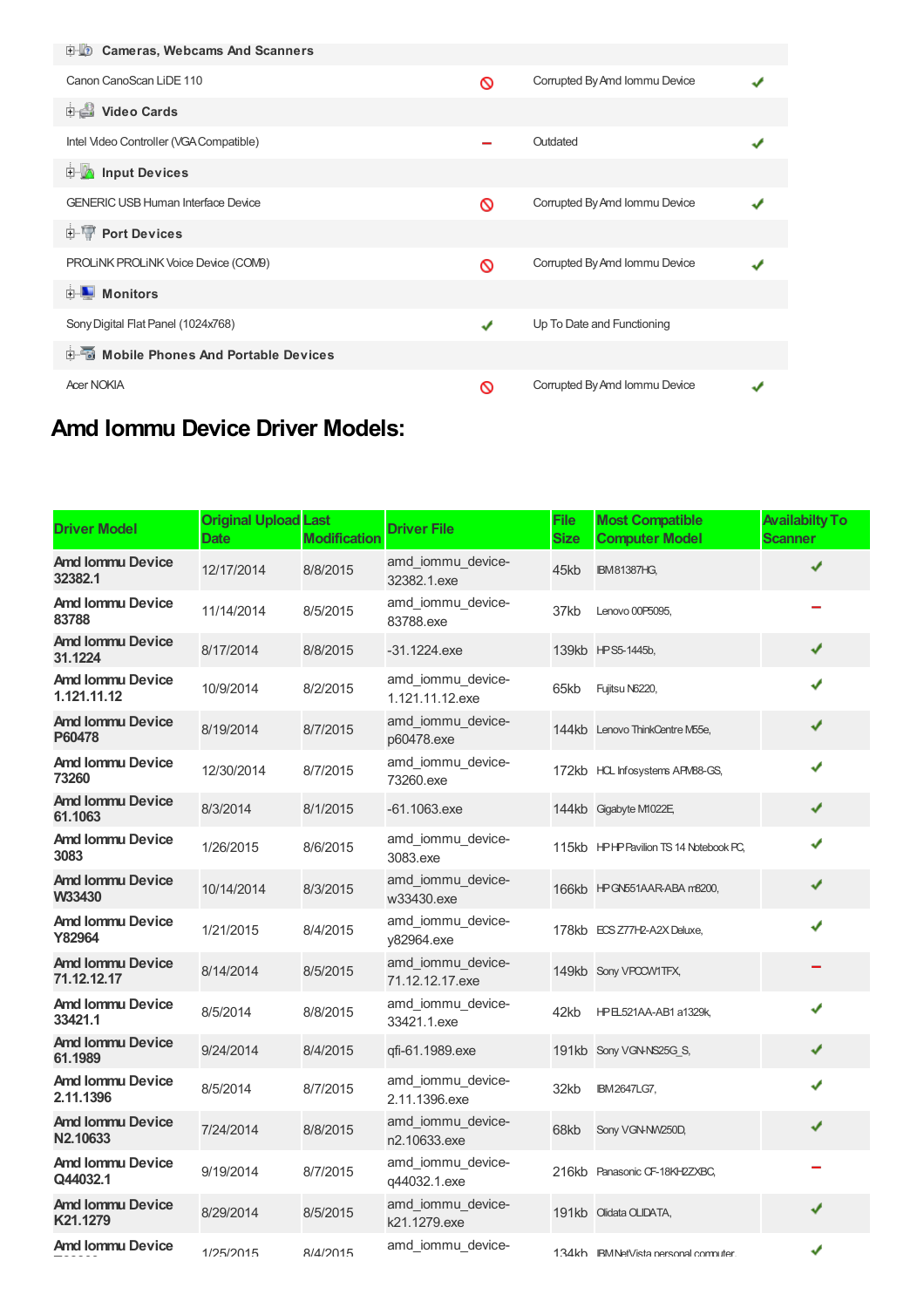| <b>Amd Iommu Device</b><br>amd_iommu_device-<br>12/1/2014<br>8/8/2015<br>173kb NECPC-VY25AAZ7A,<br>C31.1877<br>c31.1877.exe<br><b>Amd Iommu Device</b><br>amd_iommu_device-<br>8/12/2014<br>8/4/2015<br>62kb<br><b>IBM8084KGK,</b><br>3481.1<br>3481.1.exe<br><b>Amd Iommu Device</b> | ✔<br>✔<br>✔ |
|---------------------------------------------------------------------------------------------------------------------------------------------------------------------------------------------------------------------------------------------------------------------------------------|-------------|
|                                                                                                                                                                                                                                                                                       |             |
|                                                                                                                                                                                                                                                                                       |             |
| 10/22/2014<br>8/7/2015<br>essnlej-f30269.exe<br>191kb HPHPCompaq 6710s,<br>F30269                                                                                                                                                                                                     |             |
| <b>Amd Iommu Device</b><br>amd_iommu_device-<br>2/6/2015<br>8/8/2015<br>Fujitsu FMVF53BDWS,<br>20kb<br>1.1301.12<br>1.1301.12.exe                                                                                                                                                     | ✔           |
| <b>Amd Iommu Device</b><br>amd_iommu_device-<br>11/8/2014<br>8/4/2015<br>49kb<br>Intel D2500CC,<br>82776<br>82776.exe                                                                                                                                                                 | ✔           |
| <b>Amd Iommu Device</b><br>amd_iommu_device-<br>9/26/2014<br>8/7/2015<br>109kb Sony VGN-FS115ZR<br>D1.131.143<br>d1.131.143.exe                                                                                                                                                       |             |
| <b>Amd Iommu Device</b><br>amd_iommu_device-<br>8/14/2014<br>8/7/2015<br>128kb Gigabyte G1.Snipe,<br>3906<br>3906.exe                                                                                                                                                                 | ✔           |
| <b>Amd Iommu Device</b><br>amd iommu device-<br>1/31/2015<br>8/6/2015<br>68kb<br>Dell Inspiron 530,<br>70933<br>70933.exe                                                                                                                                                             | ✔           |
| <b>Amd Iommu Device</b><br>amd_iommu_device-<br>9/3/2014<br>8/6/2015<br>44kb<br><b>HPS5680t,</b><br>3263<br>3263.exe                                                                                                                                                                  | ✔           |
| <b>Amd Iommu Device</b><br>amd iommu device-<br>7/24/2014<br>8/4/2015<br>149kb Lenovo 2689PHG.<br>42972.1<br>42972.1.exe                                                                                                                                                              | ✔           |
| <b>Amd Iommu Device</b><br>amd_iommu_device-<br>12/2/2014<br>8/4/2015<br>167kb HPPS422AA-ABGm1277a,<br>1.10722.1<br>1.10722.1.exe                                                                                                                                                     | ✔           |
| amd_iommu_device-<br><b>Amd Iommu Device</b><br>11/11/2014<br>8/3/2015<br>NEC PC-BL350DW6B,<br>21kb<br>2.11.1296<br>2.11.1296.exe                                                                                                                                                     | ✔           |
| <b>Amd Iommu Device</b><br>amd_iommu_device-<br>9/8/2014<br>8/1/2015<br>34kb<br><b>IBM8124PAT,</b><br>1302.177<br>i302.177.exe                                                                                                                                                        | ✔           |
| <b>Amd Iommu Device</b><br>9/11/2014<br>8/8/2015<br>pjhkw-3346.exe<br>84kb<br>Acer P4LJ0,<br>3346                                                                                                                                                                                     | ✔           |
| <b>Amd Iommu Device</b><br>amd_iommu_device-<br>8/10/2014<br>8/8/2015<br>160kb HPPX623AA-ABUm7071.uk,<br>2.13846<br>2.13846.exe                                                                                                                                                       |             |
| <b>Amd Iommu Device</b><br>12/26/2014<br>8/7/2015<br>icnrmms-h3241.17.exe<br>163kb HPPY132AA-AB4 a1180d,<br>H3241.17                                                                                                                                                                  |             |
| <b>Amd Iommu Device</b><br>amd_iommu_device-<br>9/4/2014<br>8/6/2015<br>84kb<br>Packard Bell ISTART 1379.<br>2.13881.1<br>2.13881.1.exe                                                                                                                                               | ✔           |
| <b>Amd Iommu Device</b><br>amd_iommu_device-<br>11/22/2014<br>8/6/2015<br>46kb<br>HPD7219A-ABA 555Y,<br>61.1270<br>61.1270.exe                                                                                                                                                        |             |
| <b>Amd Iommu Device</b><br>amd_iommu_device-<br>11/16/2014<br>8/4/2015<br>46kb<br>Packard Bell IXtreme X9240,<br>Q30932<br>q30932.exe                                                                                                                                                 |             |
| amd iommu device-<br><b>Amd Iommu Device</b><br>7/26/2014<br>8/8/2015<br>89kb<br>NEC PC-GV286GLGL,<br>71.101.18<br>71.101.18.exe                                                                                                                                                      |             |
| <b>Amd Iommu Device</b><br>amd_iommu_device-<br>12/15/2014<br>8/4/2015<br>36kb<br>Panasonic CF-Y5LW8AXS,<br>2.1071.12.1<br>2.1071.12.1.exe                                                                                                                                            |             |

### **Typical Driver constellation for scanned computers:**

#### **Data derived from 988 scans made on these 370 computers from 8/22/2014 to 7/31/2015:**

NECVERSAE3100 NN780248559, SonySVF14N15CLB, IBM817231G, PanasonicCF-Y4HW2AXS, BenQJoybook P51, SonyVPCW21S1R, Lenovo ThinkPad Edge 15, Sony VGN-SZ780U, Toshiba SATELLITE L850D-130, Medion P6612, HP WE166AA-ABU p6319uk, HP KP335AA-UUW m9253.sc, HP 110-010xt, HP AY024AA-ABA s5360f, Anhoch Goliath XD810, Lenovo 1049, HP HP Compaq nc6120, HP HPE-531sc, Seneca PRO157094, NEC Express5800/110Ge [N8100-1447Y, Sony VGN-SZ7AWN\_C,NECPC-LS350LS1YG,NECPC-VL5707D1Y, IBM6221GE1,NECPC-VK22EAZHB, Toshiba Satellite 2455, Toshiba SATELLITEC855-18G,Dell Vostro 3555, Lenovo 6463WWF, Lenovo 3000 J115 Desktop, SonyVGN-TZ15AN, SonyVGN-TZ37GN\_N,GatewayP-7809u,Clevo P15xEMx, Seneca Pro86308,HPVS312AA-UUGHPE-025be, Toshiba DynabookQosmio T750/T8BS, SonyVPCF13JFX, Acer AX12300-U1801A, IBM6204EBC, Lenovo ChiefRiver Platform, Acer ATC-603, Sony VGN-FJ77SP\_W,NECEASYNOTEPB47S00286, Toshiba Dynabook SSS8/210LNSN, KONTRON886LCD-M/Flex, IBMThinkPad X40, Apple IMac5,1,NECVERSAL2200 RND61058988, PanasonicCF-SX1GEFDP, SonyVGN-TZ170C,HPFR471AA-UUWa6655sc,HPRfrb h8-1100z, Toshiba SATELLITEC855-1ME, Fujitsu FMVNF40UBJ, HPCompaq Presario A900 KU048EA#ABENotebook PC, SonyVGN-CS16G\_R, PanasonicCF-18DHB32GD, SonyVPCY119FJ, ATPCALZA,HPRJ788AA-ABAa1613w, ELITEGROUP G713, NEC MS-7168, Sony PCG-GRX700, IBM814132U, IBM2373NG8, Fujitsu FMLX70WDJ, HP HP Compaq 6515b, Sony VGN-CS160F, ASUS G750JW, WIPROWSG68125W7E-0015,HPHPProBook 4421s, Lenovo ThinkPad W500, SonyVGN-CR51B\_W,HPER183AA-ABZm7395.it,HPGB342AA-AB0 a6086tw, IBM6223Y32, SonyVPCF11A4E, Acer Acer 8935G,CDMK9A2VM-FDR01, Lenovo ThinkCentre Edge 72z, ASUS900, IBMIBMSystem x3400 M3 Server - [7379KFG, Leading Edge LECB7400, LGR470-K.AR85L, LanixLANIXCORP4130, MIKROLOGS800SE-C6,Compaq DM174A-ABAS5300NXNA311, SonyVGN-AW120D,HPPN089AA-ABFm1180.f, LGR470-KRW4K,NECPC-MY20RBZ74, Acer Veriton Z430G, LGZ20NQ.AS57B2E, IBM2668W9R,GigabyteG41MT-D3V,Gateway GW5632E, HP FL210AA-ABVa6512.me, EMachines EL1352, IBM8084W2J, NEC PC-VJ24LLNVHT8B, Sony VGN-SZ140, HP P1017A-ABE 7945, Panasonic CF-W8GWEZFN2, Extracomputer D3230-B1, Fujitsu FMMFB70BZ, Sony VGN-NS330J, Sony VPCCA2Z0E, LG B55PS.AR3500D, Intel WIV68105-0268, Samsung N130, Sony VGN-AW150Y, Dell Precision WorkStation 420 MT, Gateway GT4224m, Toshiba Dynabook T552/36FBK, Acer Aspire 1520, HP GS383sc, HP HP Compaq nw8240, HPP2-1191d, SonySVE15138CGS, Fujitsu ESPRIMOP2521, Zenith Persidio, Packard Bell IMEDIAD5089 BE, Lenovo 6457W8Q, SonyVGN-C140FP,HPPS422AA-ABG m1277a, Lenovo Lenovo H320 10046, ASUSL8400Fseries Notebook PC,HPPavilion ze5600,HPG5148it-m,HPKQ265AA-AB4 s3385d,HPHPE-413at, Toshiba